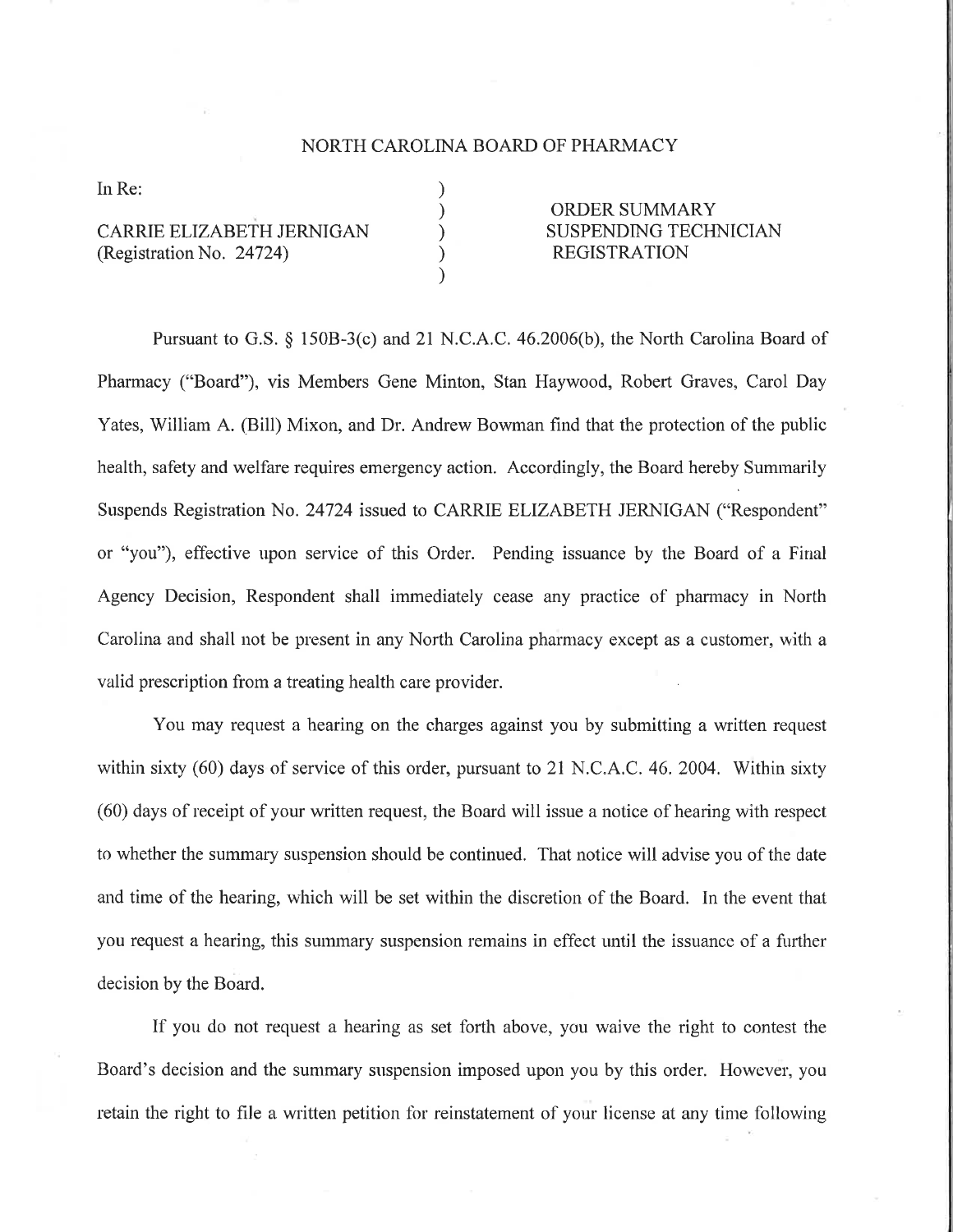this order. The Board will set a hearing at a time and place within its discretion and will rule on the petition for reinstatement, in its discretion, under its duty to consider the public health, safety and welfare

By Order of the Board, this  $\frac{124}{8}$  day of  $\frac{124}{8}$  2017.

NORTH CAROLINA BOARD OF PHARMACY

Jack V/. **Executive Director** Campbell, IV